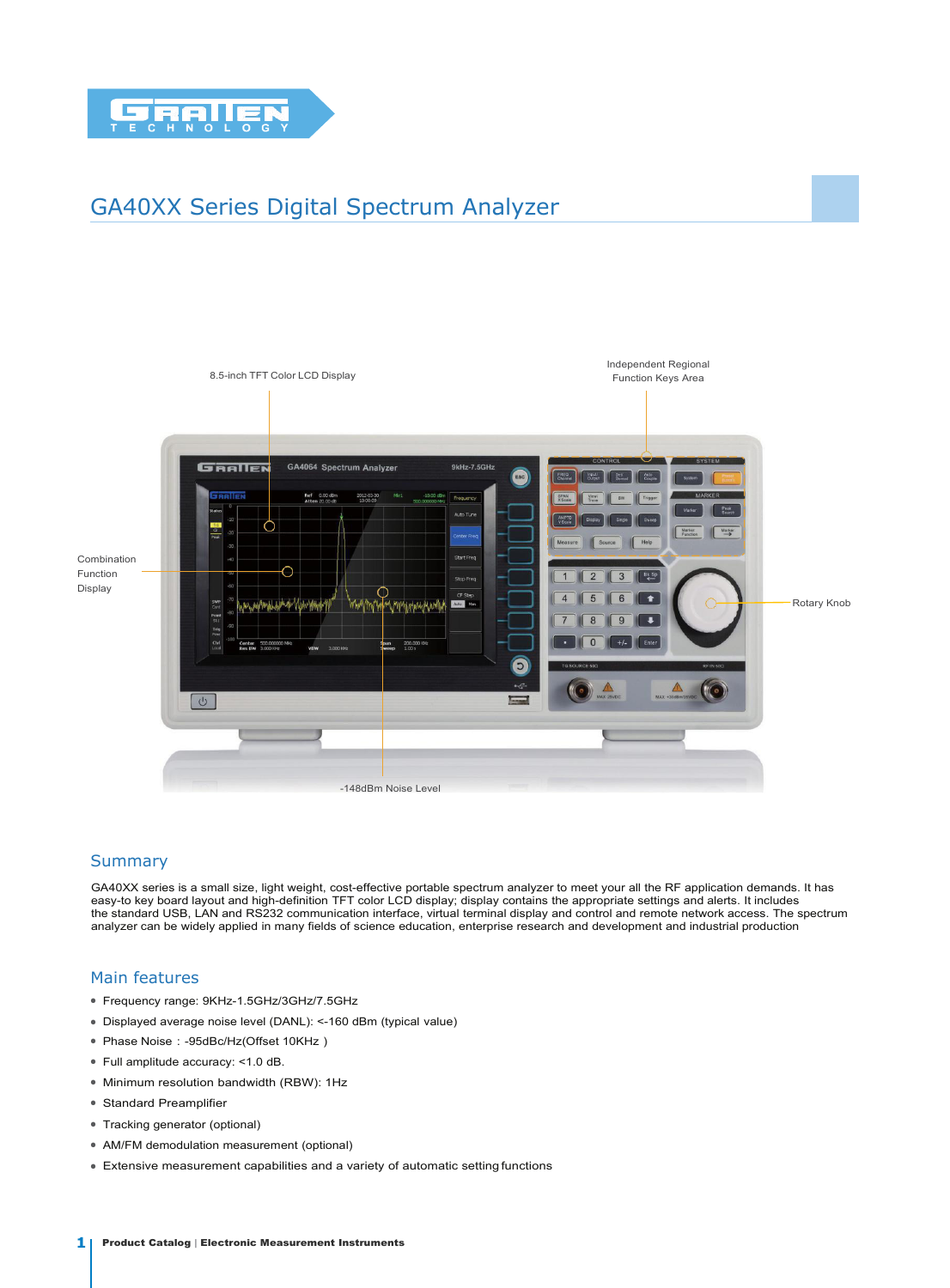# Technical Parameters

| <b>Model</b>                                     | <b>GA4062A</b>                                                                                                                                   |                                                                                                                                 | GA4033                 | GA4063    | GA4064                    |  |
|--------------------------------------------------|--------------------------------------------------------------------------------------------------------------------------------------------------|---------------------------------------------------------------------------------------------------------------------------------|------------------------|-----------|---------------------------|--|
| <b>Frequency Range</b>                           | 9kHz~1.5GHz                                                                                                                                      |                                                                                                                                 | 9kHz~3GHz              | 9kHz~3GHz | 9kHz~7.5GHz               |  |
| <b>Aging Rate</b>                                | $±0.1$ ppm /year                                                                                                                                 |                                                                                                                                 |                        |           |                           |  |
| <b>Frequency Readout Accuracy</b><br>with Marker | Marker Resolution: (frequency span)/(sweep points-1)                                                                                             |                                                                                                                                 |                        |           |                           |  |
|                                                  | Uncertainty:±(frequency indication × frequency reference uncertainty + 1%×span + 10%×resolution bandwidth + marker resolution +1Hz (3Hz GA4064)) |                                                                                                                                 |                        |           |                           |  |
| <b>Sweep Time</b>                                | Range: 10 ms ~ 3000 s (SPAN>100Hz) Sweep mode: continuous, single Trigger source: Free run, Line trigger, external trigger                       |                                                                                                                                 |                        |           |                           |  |
| Counter                                          | Max resolution: 1Hz                                                                                                                              |                                                                                                                                 |                        |           |                           |  |
| <b>Frequency Span Range</b>                      | 0Hz(Zero Span), 100Hz~Max frequency; Resolution: 1Hz                                                                                             |                                                                                                                                 |                        |           |                           |  |
| <b>SSB Phase Noise</b>                           | <- 100dBc/Hz@10kHz                                                                                                                               | <- 90dBc/Hz@10kHz<br><- 95dBc/Hz@10kHz<br>$^{\circ}$                                                                            |                        |           |                           |  |
| <b>Resolution Bandwidth (RBW)</b>                |                                                                                                                                                  | 1Hz~3MHz                                                                                                                        |                        |           |                           |  |
| -3dB Bandwidth                                   | Resolution filter shape factor: < 5 : 1                                                                                                          |                                                                                                                                 |                        |           |                           |  |
| <b>Measurement Range</b>                         | +30 dBm to displayed average noise level(DANL)                                                                                                   |                                                                                                                                 |                        |           |                           |  |
| Max Safe Input Level                             | +30dBm (1W), DC:50V<br>$^{\circledR}$                                                                                                            |                                                                                                                                 |                        |           |                           |  |
| <b>Displayed Average Noise Level</b><br>(DANL)   | ≤-148dBm, -160dBm(Typical value)<br>≤-128dBm, -140dBm(Typical value)<br>≤-148dBm, -160dBm(Typical value)                                         |                                                                                                                                 |                        |           |                           |  |
| <b>Level Measurement</b>                         | Scale unit: dBm, dBmV, dBµV, dBµV/m, µV, mV, V, mW, W                                                                                            |                                                                                                                                 |                        |           |                           |  |
|                                                  | Detectors: Positive peak, Negative peak, Sample, Normal                                                                                          |                                                                                                                                 |                        |           |                           |  |
|                                                  | Level measurement error: ± (0.6dB+frequency response),<br>frequency response<br>±1dB; #dB (Typical value)(±2dB 3GHz - 7.5GHz)                    |                                                                                                                                 |                        |           |                           |  |
| <b>Reference Level</b>                           | Setting range: -110dBm ~ +30dBm                                                                                                                  |                                                                                                                                 |                        |           |                           |  |
| <b>Spurious Response</b>                         | Second harmonic distortion< -70 dB 3, Third order inter modulation distortion < -70dBc 4, Inherent residual response < -88dBm (Typical value) 5  |                                                                                                                                 |                        |           |                           |  |
| <b>RF</b> Input                                  | N-Type female; $50\Omega$ nominal; VSWR: 1.5:1 < 2.0 (3GHz $\sim$ 7.5GHz)(10dB attenuation)                                                      |                                                                                                                                 |                        |           |                           |  |
| <b>External Interface</b>                        | USB, LAN, RS232 or VGA                                                                                                                           |                                                                                                                                 |                        |           |                           |  |
| <b>Auto Measurement Functions</b>                | Phase noise, Adjacent channel power, Occupied bandwidth, Third order inter modulation distortion, Pass/Fail, Standing wave ratio                 |                                                                                                                                 |                        |           |                           |  |
| <b>Display</b>                                   | 9 inch TFT LCD<br>8.5 inch TFT LCD                                                                                                               |                                                                                                                                 |                        |           |                           |  |
| Language                                         | English Simplified Chinese Russian                                                                                                               |                                                                                                                                 |                        |           |                           |  |
| <b>Power Requirements</b>                        | Adaptor voltage: 100V ~ 240V; Rate: 50/60/400Hz                                                                                                  |                                                                                                                                 |                        |           |                           |  |
|                                                  | Power consumption ≤40W                                                                                                                           |                                                                                                                                 | Power consumption ≤35W |           | Power consumption<br>≤70W |  |
| <b>Size</b>                                      | Weight: ≤7 kg; Dimensions: 410mm×210mm×136mm                                                                                                     |                                                                                                                                 |                        |           |                           |  |
| <b>Optional Specifications</b>                   |                                                                                                                                                  |                                                                                                                                 |                        |           |                           |  |
|                                                  | Frequency range: $5MHz$ (available to $9kHz$ ) ~ Max frequency value                                                                             |                                                                                                                                 |                        |           |                           |  |
| <b>Tracking Generator</b>                        | Output level: 0 ~ -20dBm (GA4062A, GA4064); 0 ~ -25dBm (GA4063, GA4033)                                                                          |                                                                                                                                 |                        |           |                           |  |
|                                                  | output flatness:±3dB(GA4062A, GA4063, GA4033); ±5dB (GA4064) ⑥                                                                                   |                                                                                                                                 |                        |           |                           |  |
|                                                  | Connector and impedance: N-Type female ; $50\Omega$ (nominal value)                                                                              |                                                                                                                                 |                        |           |                           |  |
| AM/FM<br>Demodulation<br>Measurement             |                                                                                                                                                  | Demodulation Frequency: 20Hz~20kHz                                                                                              |                        |           |                           |  |
|                                                  | AM Demodulation                                                                                                                                  | Demodulation Freq error≦±4Hz(modulation freq ≦1kHz); ≦±0.2% (modulation freq > 1kHz)                                            |                        |           |                           |  |
|                                                  |                                                                                                                                                  | Demodulation Depth: 5%~95%; AM modulation error: ±4%nominal (modulation freq < 10kHz)                                           |                        |           |                           |  |
|                                                  | <b>FM Demodulation</b>                                                                                                                           | Demodulation Freq: 20Hz~50kHz (modulation freq ≦500Hz)                                                                          |                        |           |                           |  |
|                                                  |                                                                                                                                                  | Demodulation Freq error: ≦±4Hz (nominal modulation freq ≦1kHz; ≦±0.2% nominal value (modulation freq ><br>$1kHz$ )              |                        |           |                           |  |
|                                                  |                                                                                                                                                  | Freq Offset : 20Hz~100kHz ( modulation freq ≦500Hz); 0.2%×modulation freq ~ 100kHz ( modulation freq ><br>500Hz)                |                        |           |                           |  |
|                                                  |                                                                                                                                                  | Demodulation Freq error: <±5%(modulation freq ≦1kHz); <±4%(modulation freq > 1kHz)                                              |                        |           |                           |  |
|                                                  | PM Demodulation                                                                                                                                  | Freq range: 20Hz~20kHz; Phase deviation range: 0~10Rad                                                                          |                        |           |                           |  |
|                                                  |                                                                                                                                                  | Demodulation Freq error: ≦±4Hz(modulation freq ≦1kHz); ≦±0.2%( modulation freq > 1kHz)                                          |                        |           |                           |  |
|                                                  |                                                                                                                                                  | Phase deviation error: < ±0.04Rad (Nominal value Phase deviation < 1Rad); < ±4% (Nominal value, Phase deviation $\geq$<br>1Rad) |                        |           |                           |  |
|                                                  | SINAD                                                                                                                                            | Measurement Range: 0~60dB Precision: ±1.5dB Nominal value                                                                       |                        |           |                           |  |

\*Note Test condition: ① fc=500MHz,RBW=100Hz,VBW=1Hz ② Input attenuator set≥20 dB ③ The mixer level-40dBm, frequency: 1~1500MHz ④ Frequency space of two-frequency signal is more<br>than 1MHz, The mixer level -30dBm ⑤ Input t not ensure all of the product performance.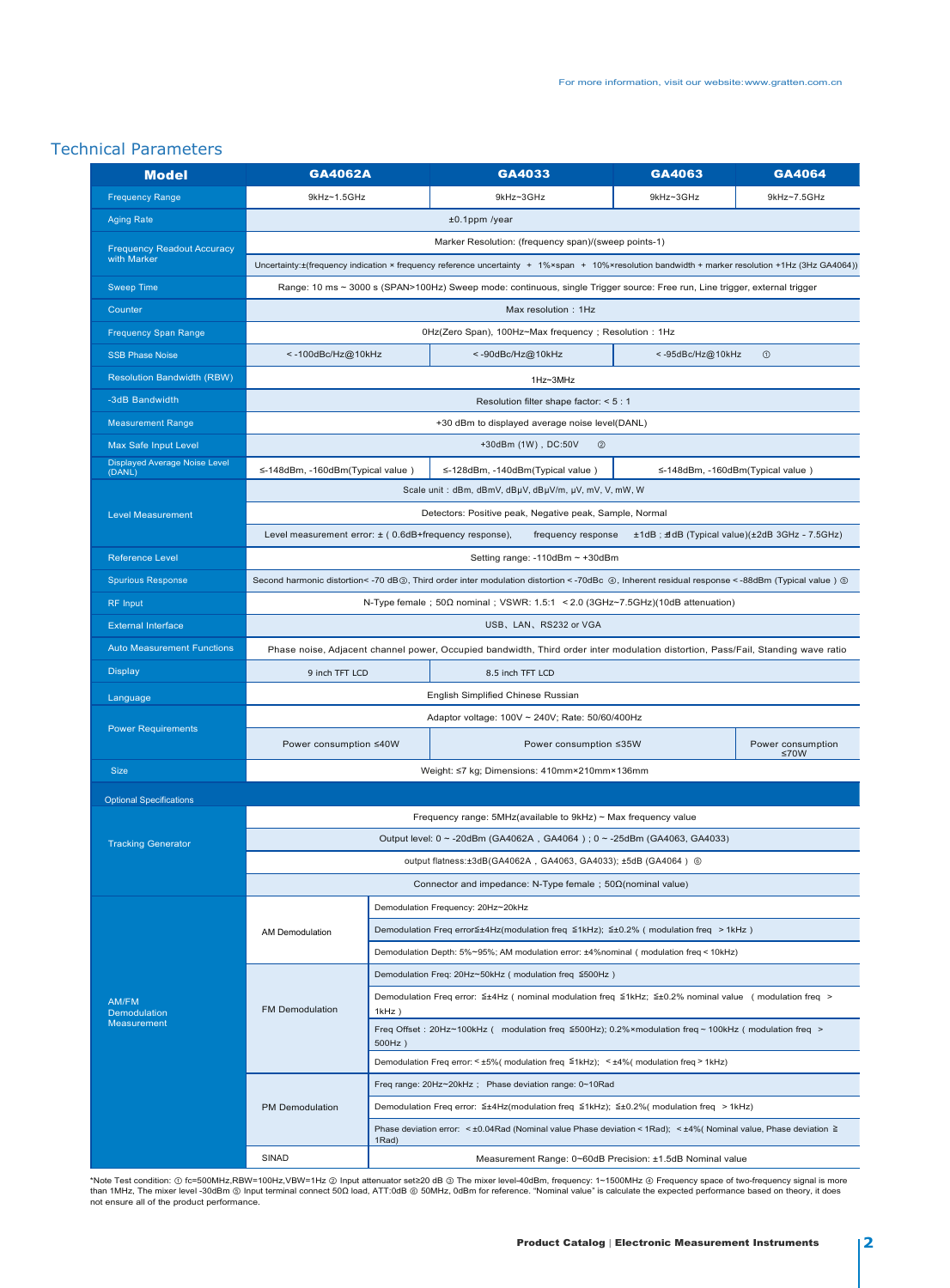

# Advanced Measurement Functions



Distinguish similar nearby signal at RBW1Hz It is easy to distinguish two similar nearby signals by using intermediate Frequency filter with smaller bandwidth.



Waterfall plot display It can intuitively see the distribution of spectrum power.



#### Adjacent Channel Power

In communication test, it convenient to observe the disturbance state of adjacent channel power



Three simultaneous trace display at RBW1M/100K/10K Different colors of trace represent the different test state after change resolution bandwidth.